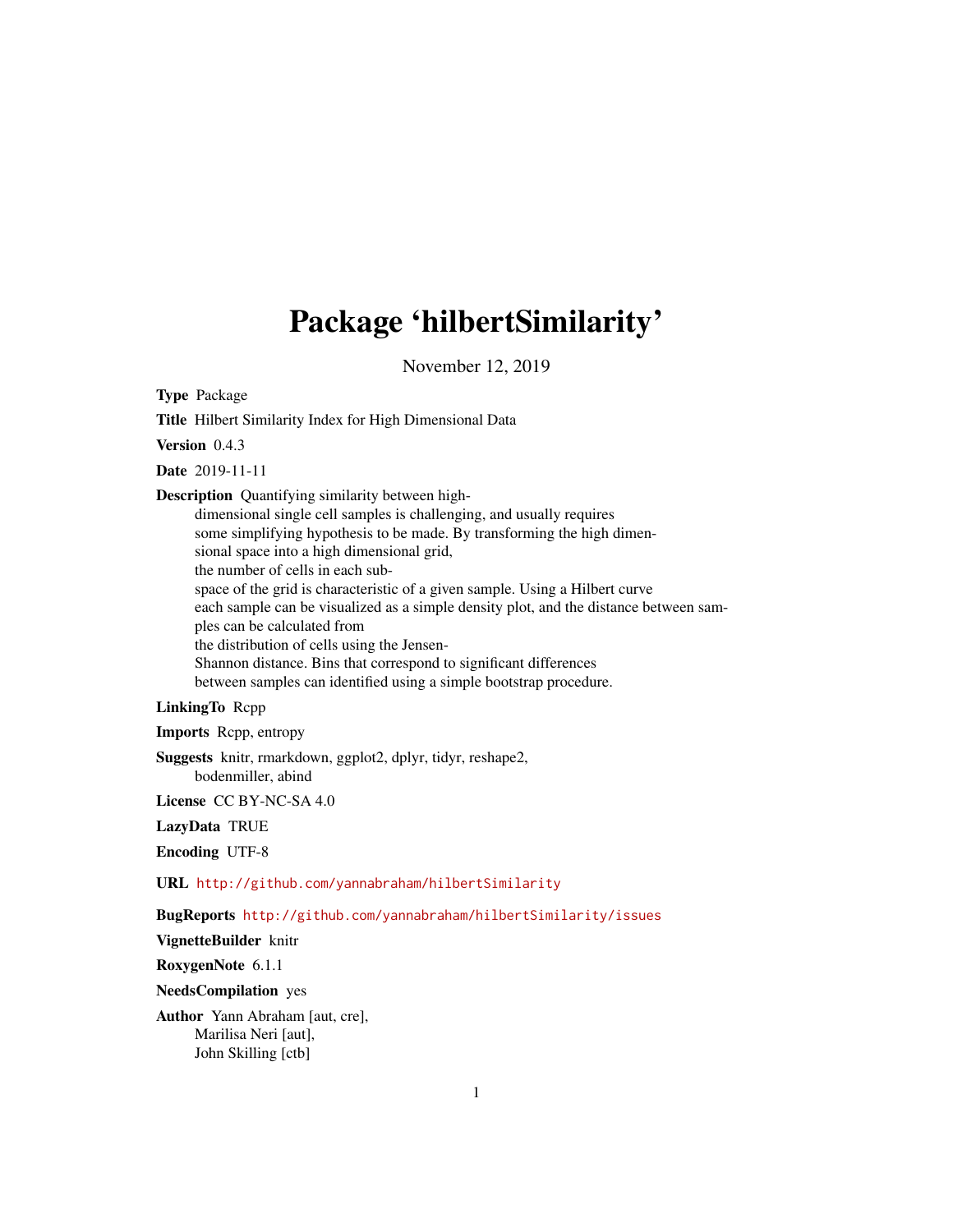<span id="page-1-0"></span>Maintainer Yann Abraham <yann.abraham@gmail.com> Repository CRAN Date/Publication 2019-11-11 23:50:02 UTC

### R topics documented:

| Index | 18 |
|-------|----|

add.cut *Add New Cut Thresholds*

### Description

Add new manual cuts to the cuts matrix generated using [make.cut](#page-14-1)

#### Usage

add.cut(cuts, new.cuts, cut.id = "manual", update = FALSE)

#### Arguments

| cuts     | a list of cuts generated using make, cut                                       |
|----------|--------------------------------------------------------------------------------|
| new.cuts | a list of new cut thresholds to be added to cuts                               |
| cut.id   | string identifying the new cuts                                                |
| update   | if FALSE (the default) adding a cut id that already exists in cuts will return |
|          | an error                                                                       |

### Details

The matrix can be cut using either the fixed cuts (type='fixed'), or the combined cuts (type='combined') where the limits have been adjusted to match local minima and maxima.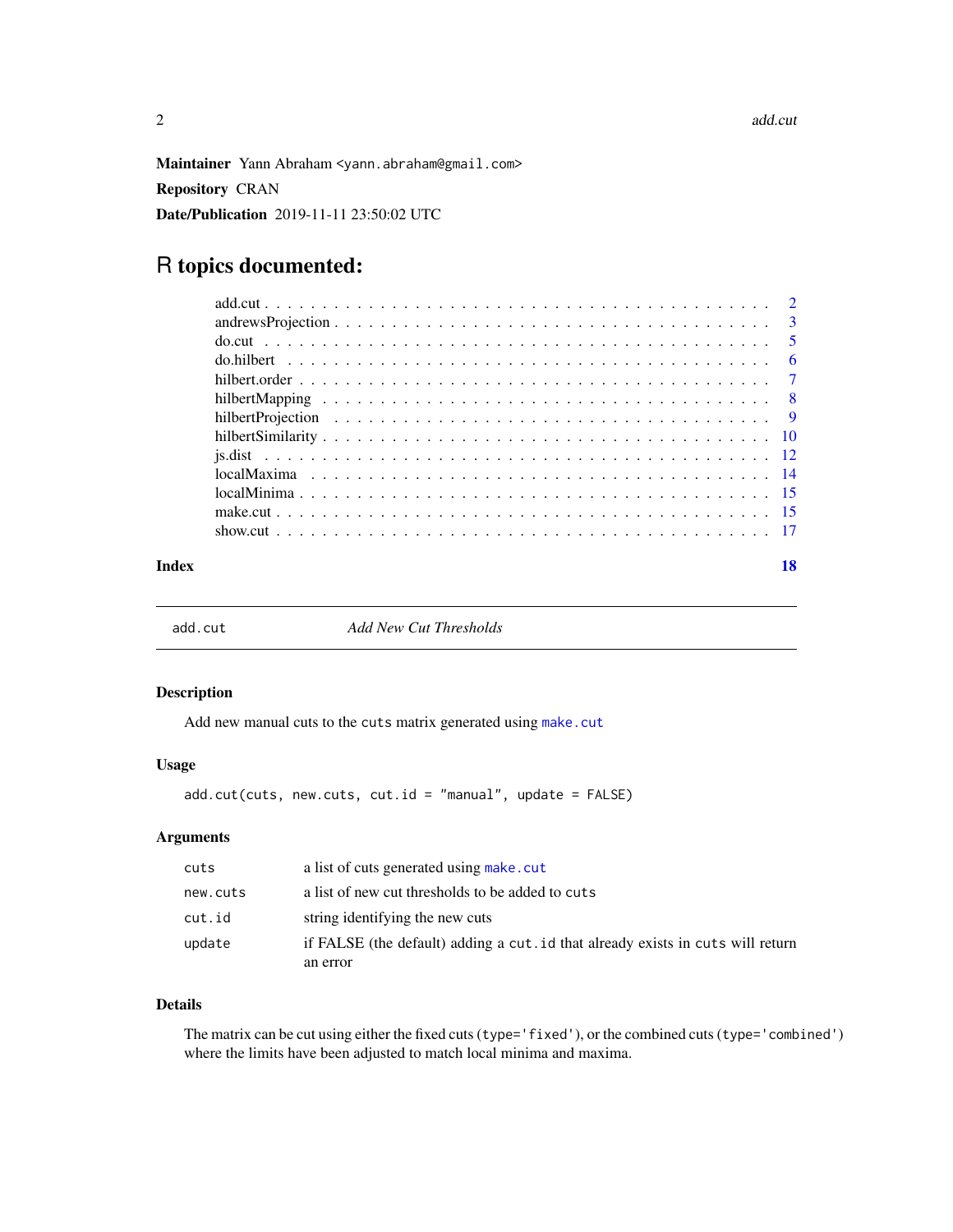#### <span id="page-2-0"></span>andrewsProjection 3

#### Value

an updated cuts matrix with an extra set of thresholds named cut.id.

#### Author(s)

Yann Abraham

#### Examples

```
# generate a random 3D matrix with 2 peaks
mat <- rbind(matrix(rnorm(300),ncol=3),
             matrix(rnorm(300,5,1),ncol=3))
dimnames(mat)[[2]] <- LETTERS[1:3]
# estimate the Hilbert order
hilbert.order(mat)
# generate 2 bins with a minimum bin size of 5
cuts <- make.cut(mat,n=3,count.lim=5)
show.cut(cuts)
# Generate the cuts
cut.mat <- do.cut(mat,cuts,type='fixed')
head(cut.mat)
```
andrewsProjection *Use Andrews plots to visualize the Hilbert curve*

#### Description

Use a Fourier series to project the Hilbert curve, based on the number of points per Hilbert index. See [Wikipedia - Andrews plot](https://en.wikipedia.org/wiki/Andrews_plot) for a description of the method.

#### Usage

```
andrewsProjection(x, breaks = 30)
```
#### Arguments

| $\mathbf{x}$ | a matrix of counts, where rows correspond to samples and columns to Hilbert<br>index |
|--------------|--------------------------------------------------------------------------------------|
| breaks       | the number of points used to display the Andrews curve                               |

#### Details

The Andrews curve corresponds to a projection of each item to  $(1/2^0.5, sin(t), cos(t), sin(2t), cos(2t), ...)$ where *t* (the Andrews index) varies between  $-\pi$  and  $\pi$ .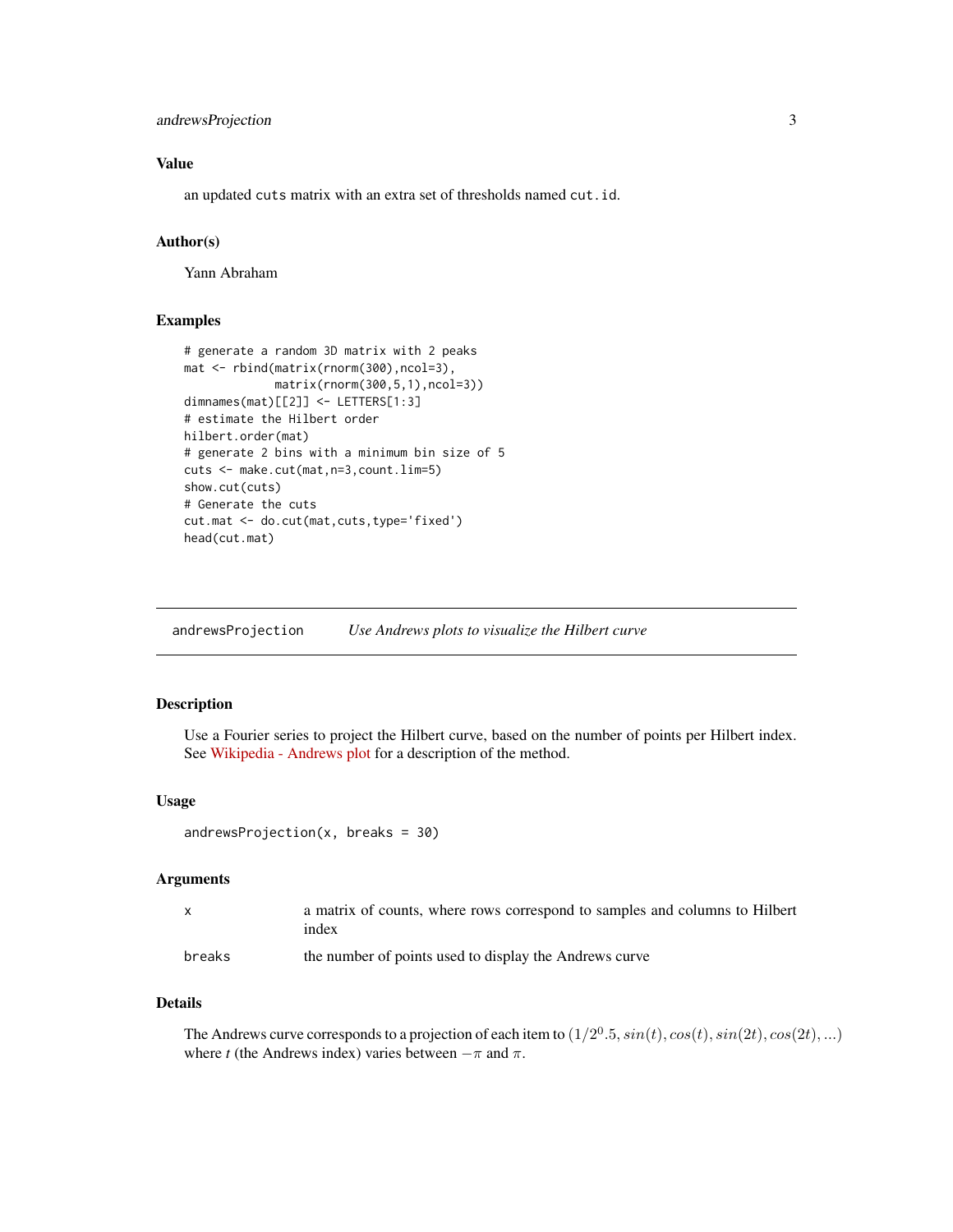#### Value

a list with 2 items:

- freq : a matrix with breaks rows and ncol(x) columns containing the Andrews vector for projection
- i : a vector with breaks elements corresponding to the Andrews indices

#### Author(s)

Yann Abraham

```
# generate a random matrix
ncols <- 5
mat <- matrix(rnorm(ncols*1000),ncol=ncols)
dimnames(mat)[[2]] <- LETTERS[seq(ncols)]
# generate categories
conditions <- sample(letters[1:3],nrow(mat),replace = TRUE)
# generate 4 bins with a minimum bin size of 5
horder <-4cuts <- make.cut(mat,n=horder+1,count.lim=5)
# Generate the cuts and compute the Hilbert index
cut.mat <- do.cut(mat,cuts,type='fixed')
hc <- do.hilbert(cut.mat,horder)
# compute hilbert index per condition
condition.mat <- table(conditions,hc)
condition.pc \leq apply(condition.mat, 1, function(x) x/\text{sum}(x))
condition.pc <- t(condition.pc)
# project the matrix to the Andrews curve
av <- andrewsProjection(condition.pc)
proj <- condition.pc %*% t(av$freq)
plot(range(av$i),
     range(proj),
     type='n',
     xlab='Andrews index',
    ylab='Projection')
for(i in seq(nrow(proj))) {
    lines(av$i,
          proj[i,],
          col=i)
}
legend('bottomleft',
       legend=letters[1:3],
       col=seq(1,3),
       pch=16,
       bty='n')
```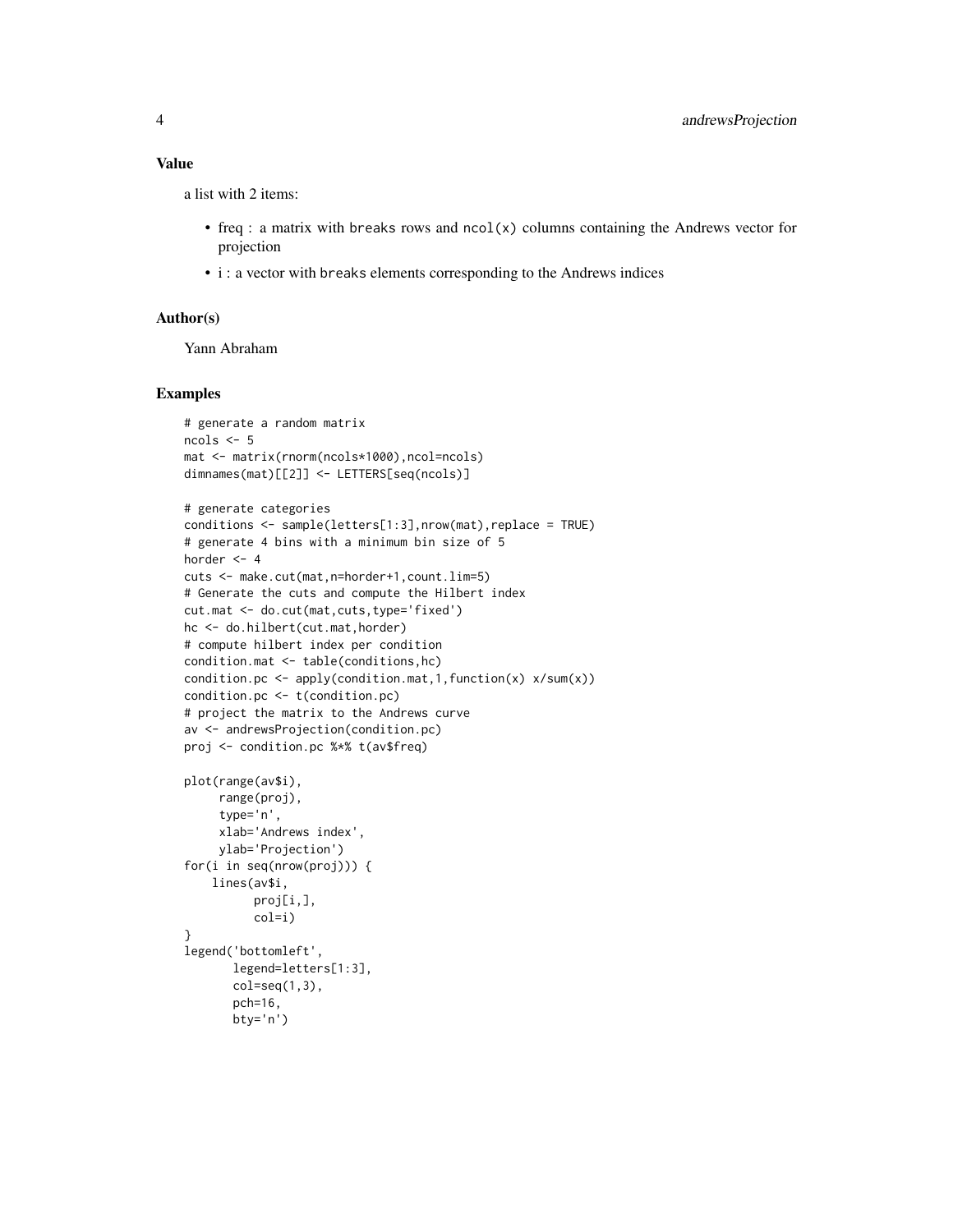<span id="page-4-1"></span><span id="page-4-0"></span>

Apply cuts generated using the [make.cut](#page-14-1) function to the reference matrix

#### Usage

do.cut(mat, cuts, type = "combined")

#### Arguments

| mat  | the matrix to cut                                 |
|------|---------------------------------------------------|
| cuts | a list of cuts generated using make.cut           |
| type | the type of cuts to use (use combined by default) |

#### Details

The matrix can be cut using either the fixed cuts (type='fixed'), or the combined cuts (type='combined') where the limits have been adjusted to match local minima and maxima. Returned values correspond to the bin defined between the first and second threshold of the specified cuts, then between the second and third threshold, and so on. The values will range between 0 (the first bin) and n-1 where n is the number of values in the specified cuts.

#### Value

a matrix of the same dimensionality as mat where values correspond to bins defined by the type thresholds defined cuts.

#### Author(s)

Yann Abraham

```
# generate a random 3D matrix with 2 peaks
mat <- rbind(matrix(rnorm(300),ncol=3),
            matrix(rnorm(300,5,1),ncol=3))
dimnames(mat)[[2]] <- LETTERS[1:3]
# estimate the Hilbert order
hilbert.order(mat)
# generate 2 bins with a minimum bin size of 5
cuts <- make.cut(mat,n=3,count.lim=5)
show.cut(cuts)
# Generate the cuts
cut.mat <- do.cut(mat,cuts,type='fixed')
head(cut.mat)
```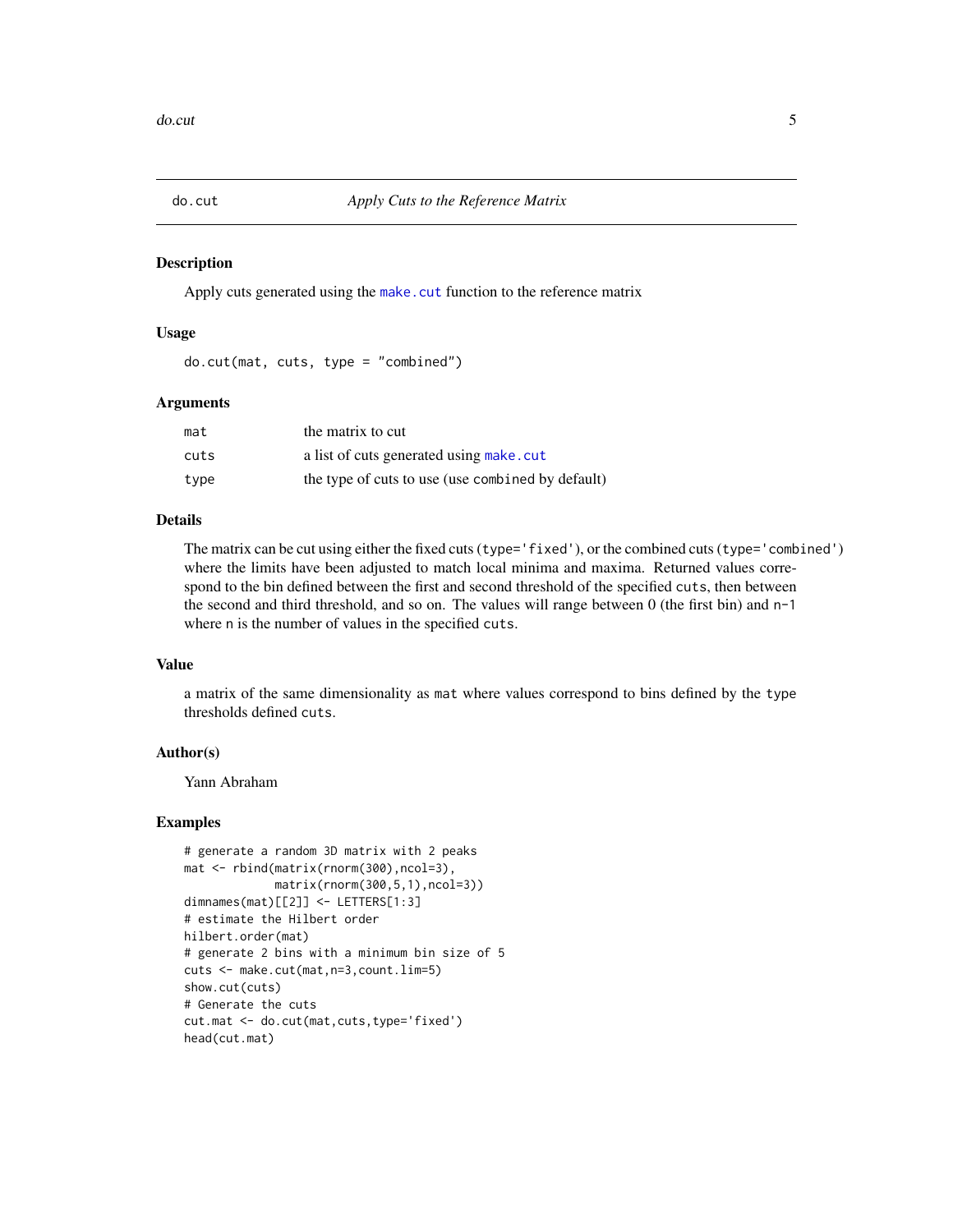<span id="page-5-1"></span><span id="page-5-0"></span>

Generate the Hilbert Index corresponding to the sub-spaces defined by the coordinates generated *via* [do.cut](#page-4-1)

#### Usage

do.hilbert(mat, horder)

#### Arguments

| mat    | the cut reference matrix                                            |
|--------|---------------------------------------------------------------------|
| horder | the Hilbert order, <i>i.e.</i> the number of bins in each dimension |

#### Details

For each line in mat, the function will compute the corresponding [Hilbert index.](https://en.wikipedia.org/wiki/Hilbert_curve) Each index corresponds to a specific sub-cube of the original high-dimensional space, and consecutive hilbert index correspond to adjacent sub-cubes

#### Value

a vector of indices, one for each line in mat

#### Author(s)

Marilisa Neri Yann Abraham John Skilling (for the original C function)

```
# generate a random 3D matrix
mat <- matrix(rnorm(300),ncol=3)
dimnames(mat)[[2]] <- LETTERS[1:3]
# generate 2 bins with a minimum bin size of 5
cuts <- make.cut(mat,n=3,count.lim=5)
show.cut(cuts)
# Generate the cuts
cut.mat <- do.cut(mat,cuts,type='fixed')
head(cut.mat)
# generate the Hilber index
hc <- do.hilbert(cut.mat,2)
plot(table(hc),type='l')
```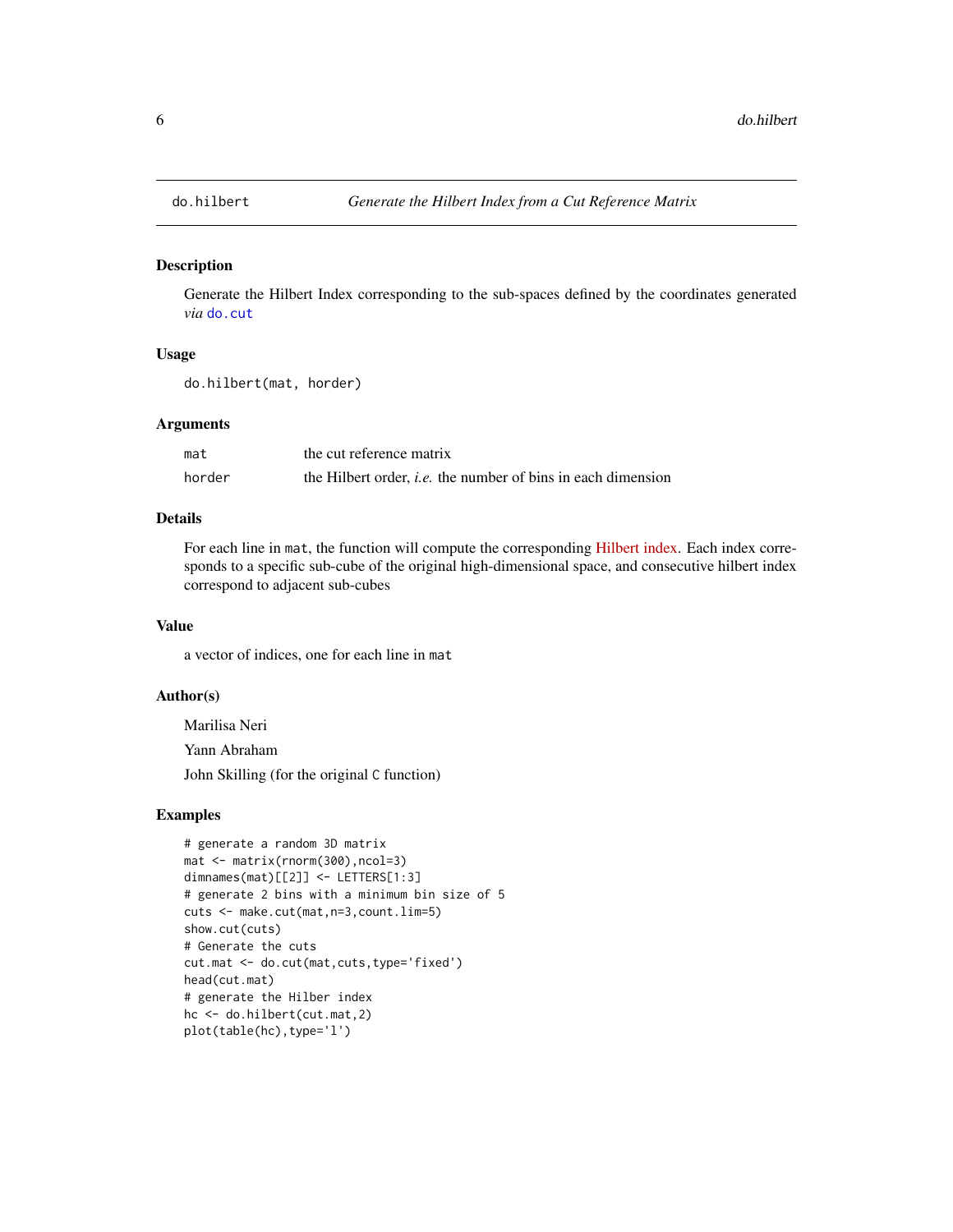<span id="page-6-0"></span>

Estimate the Hilbert order, or the number of bins in each dimension, so that if the matrix was random every row in the matrix would correspond to a single bin.

#### Usage

hilbert.order(mat)

#### Arguments

mat the matrix for which to estimate the Hilbert order

#### Details

Assuming the matrix is fully random, there is no need to generate more voxels (the combination of bins over all dimensions) than there are rows in the matrix. The number can be derived from the following formula:

 $c^d < N$ 

where *c* is the number of bins, *d* is the number of dimensions and *N* is the total number of cells in the dataset. *c* can be computed easily using the following formula:

 $c = \frac{d}{N}$ 

The number of cuts for [do.cut](#page-4-1) is the number of bins plus 1.

#### Value

the suggested number of bins to use for the specified mat.

#### Author(s)

Yann Abraham

```
# generate a random 3D matrix with 2 peaks
mat <- rbind(matrix(rnorm(300),ncol=3),
            matrix(rnorm(300,5,1),ncol=3))
dimnames(mat)[[2]] <- LETTERS[1:3]
# estimate the Hilbert order
hilbert.order(mat)
# generate 2 bins with a minimum bin size of 5
cuts <- make.cut(mat,n=3,count.lim=5)
show.cut(cuts)
# Generate the cuts
```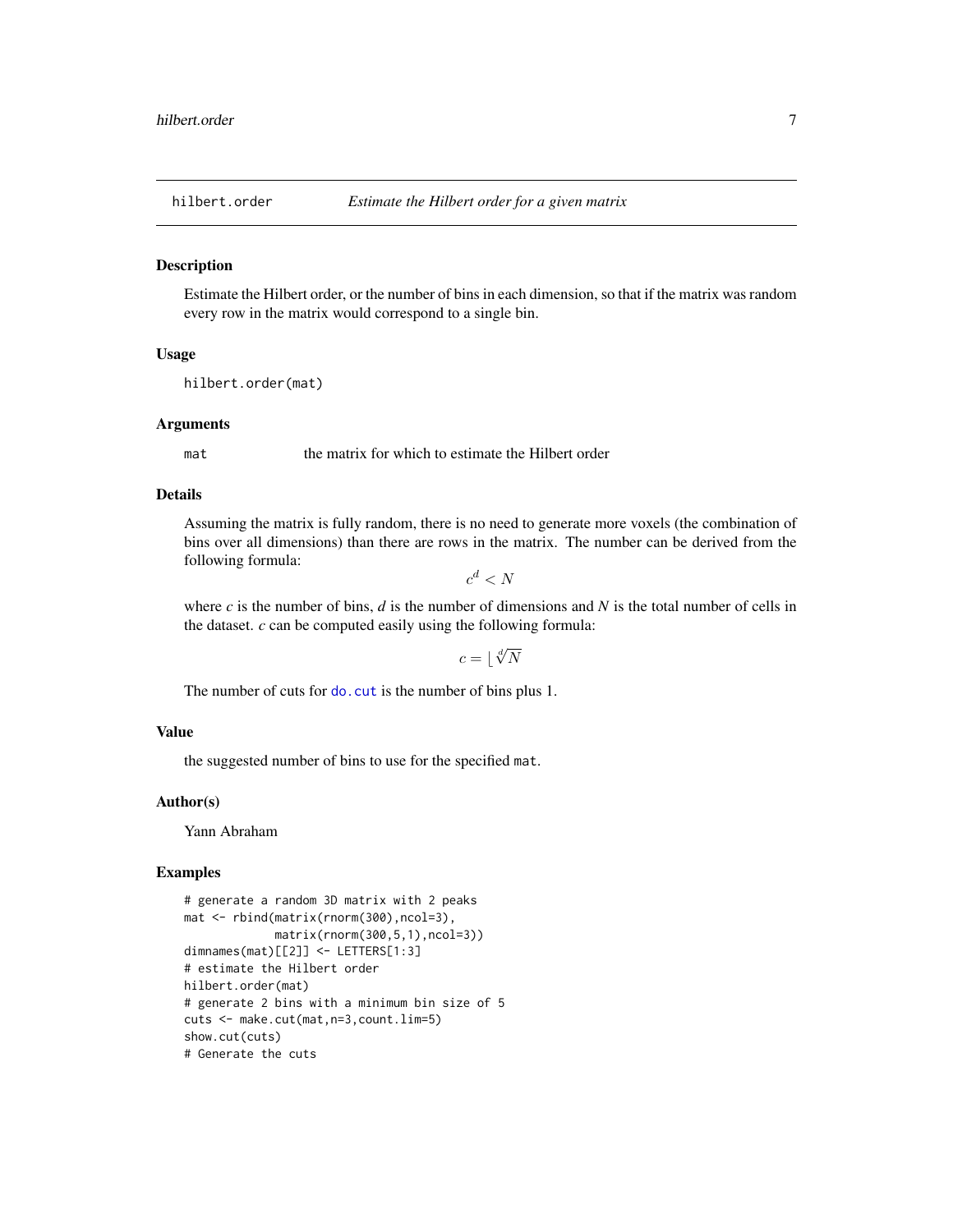```
cut.mat <- do.cut(mat,cuts,type='fixed')
head(cut.mat)
```
hilbertMapping *Map High Dimensional Coordinates to Hilbert Index and back*

#### Description

hilbertMapping will compute the [Hilbert index](https://en.wikipedia.org/wiki/Hilbert_curve) for each row of a matrix of integer coordinates corresponding to sub-cubes in a high dimensional space.

#### Arguments

| $\mathsf{x}$ | a matrix of a matrix of integer coordinates (see do. hilbert)       |
|--------------|---------------------------------------------------------------------|
| bits         | the hilbert order, <i>i.e.</i> the number of cuts in each dimension |

#### Details

Functions: TransposetoAxes AxestoTranspose Purpose: Transform in-place between Hilbert transpose and geometrical axes Example: b=5 bits for each of n=3 coordinates. 15-bit Hilbert integer = A B C D E F G H I J K L M N O is stored as its Transpose  $X[0] = A D G J M X[2] Y[1] = B E H$ K N <——->  $|/X[1] X[2] = C F I L O$  axes  $|/$  high low 0—— $X[0]$  Axes are stored conventionally as b-bit integers. Author: John Skilling 20 Apr 2001 to 11 Oct 2003

The source code includes the correction suggested in the following [StackOverflow discussion.](https://stackoverflow.com/a/10384110)

#### Value

a vector of hilbert index, one for each line in x

#### Author(s)

Marilisa Neri

Yann Abraham

John Skilling

<span id="page-7-0"></span>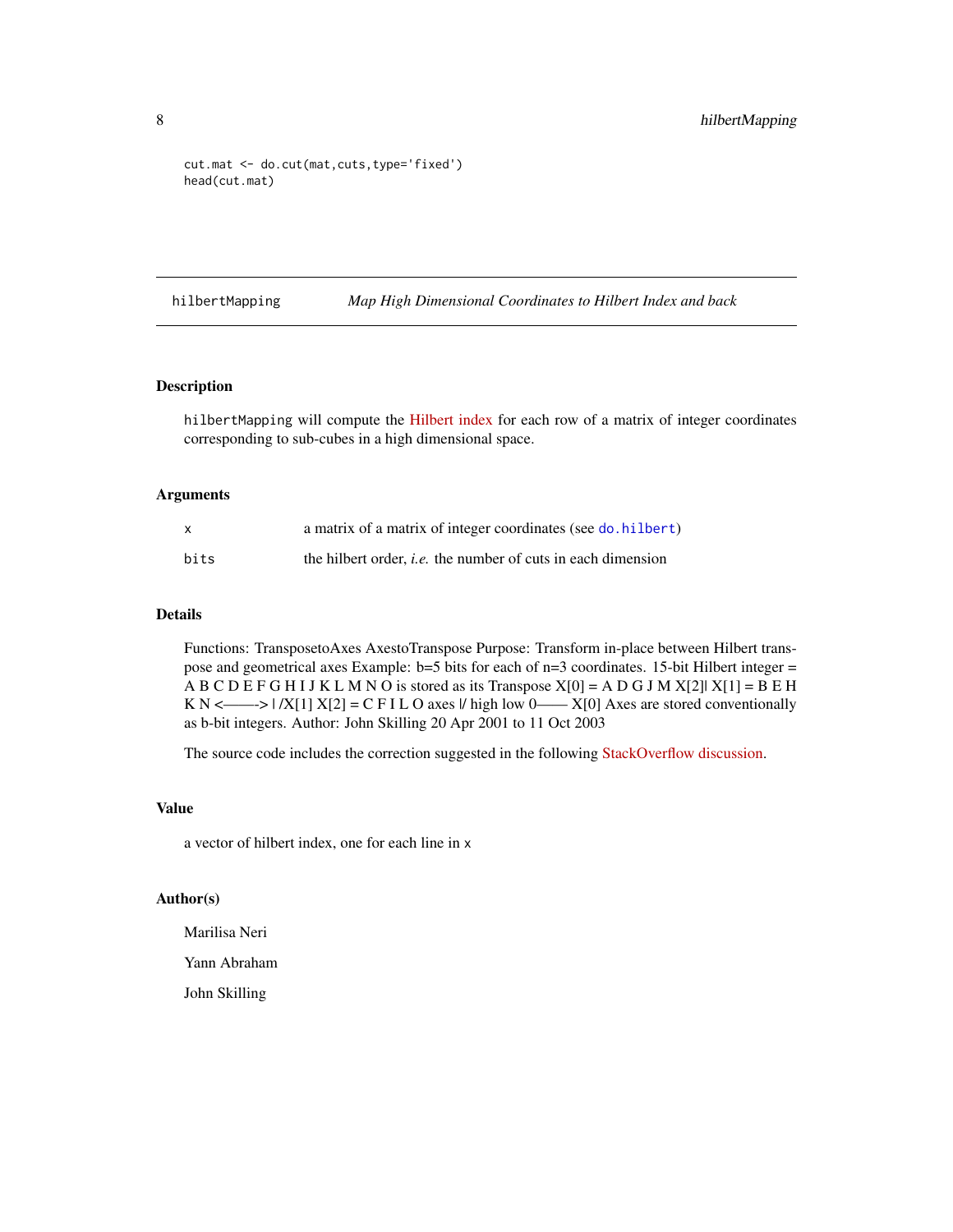<span id="page-8-0"></span>hilbertProjection *Project a Cut Reference Matrix to a Different Space through an Hilbert Index*

#### Description

Starting from a Hilbert Index generated in a high dimensional space, returns a set of coordinates in a new (lower) dimensional space

#### Usage

hilbertProjection(hc, target = 2)

#### Arguments

| hc     | the hilbert index returned by do. hilbert                    |
|--------|--------------------------------------------------------------|
| target | the number of dimensions in the target space (defaults to 2) |

#### Details

Based on the maximum index and the targeted number of dimensions the number of target bins is computed and used to generate a reference matrix and a reference index. The reference matrix is returned, ordered by the reference index.

#### Value

a matrix with target columns, corresponding to the projection of each Hilbert index to target dimensions

#### Author(s)

Marilisa Neri Yann Abraham

John Skilling (for the original C function)

```
# generate a random matrix
ncols <- 5
mat <- matrix(rnorm(ncols*5000),ncol=ncols)
dimnames(mat)[[2]] <- LETTERS[seq(ncols)]
```

```
# generate 4 bins with a minimum bin size of 5
horder <-4cuts <- make.cut(mat,n=horder+1,count.lim=5)
```

```
# Generate the cuts and compute the Hilbert index
cut.mat <- do.cut(mat,cuts,type='fixed')
```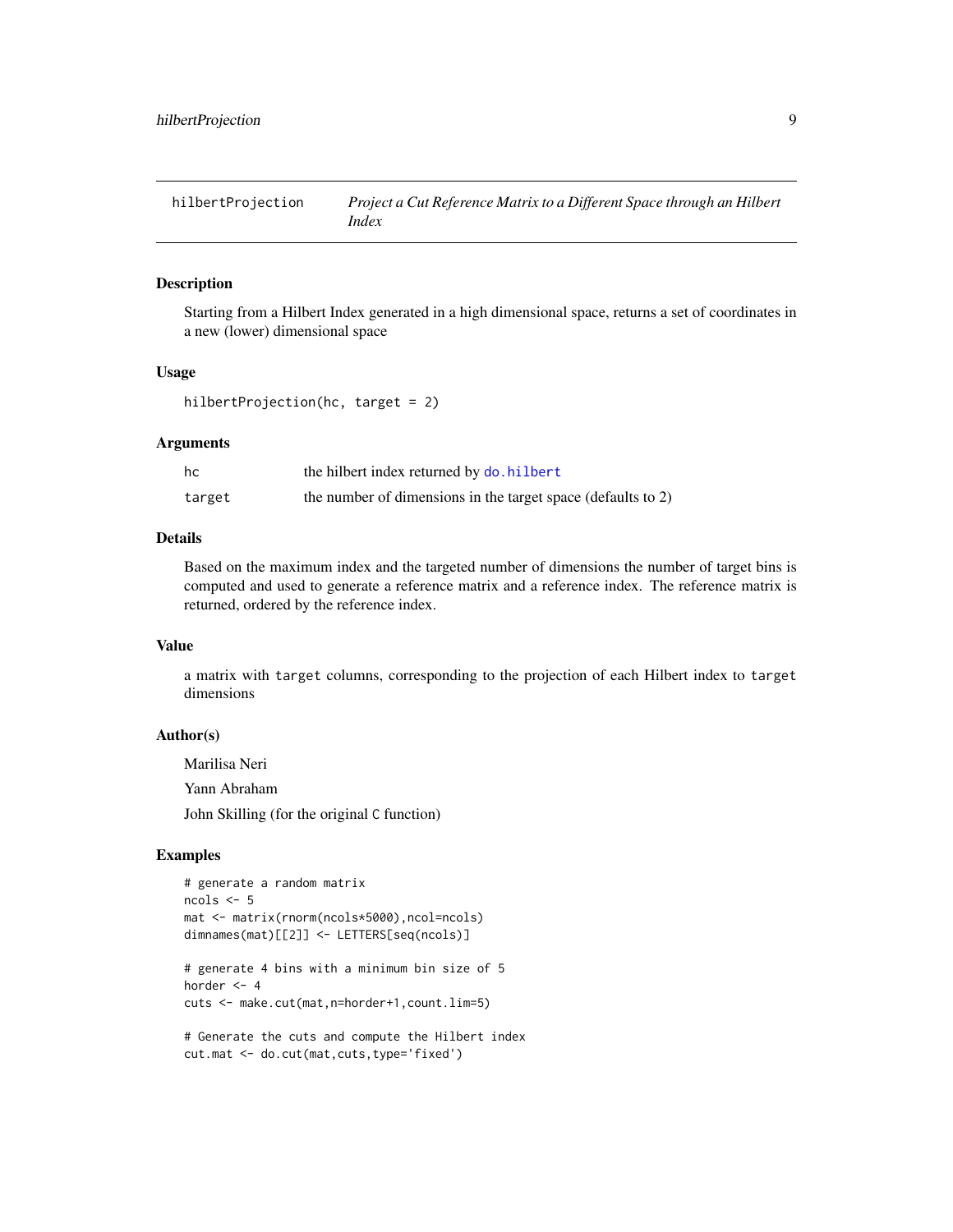```
hc <- do.hilbert(cut.mat,horder)
chc <- table(hc)
idx <- as.numeric(names(chc))
# project the matrix to 2 dimensions
proj <- hilbertProjection(hc)
# visualize the result
img \leftarrow matrix(0, ncol=max(proj[, 2]) + 1, nrow = max(proj[, 1]) + 1)img[proj[idx,]+1] <- chc
image(img)
```
hilbertSimilarity *Hilbert Similarity Index for High Dimensional Data*

#### **Description**

This package provides a method to compute similarity between single cell samples in high dimensional space. After dividing the space into voxels, each sample is summarized as a number of cells per voxel. Voxels are ordered using a Hilbert curve, so that each sample can be represented as a 1-dimensional density plot. the distance between 2 samples corresponds to the Jensen Shannon distance between the 2 probability vectors.

```
# generate 3 samples over 5 dimensions
# sample 1 and 2 are similar, sample 3 has an extra population
# set the seed for reproducible examples
set.seed(1234)
my.samples <- lapply(LETTERS[1:3],function(j) {
    # each sample has a different number of events
   n <- floor(runif(1,0.5,0.8)*10000)
   # matrix is random normal over 5 dimensions
   cur.mat <- matrix(rnorm(5*n),ncol=5)
    # rescale cur.mat to a [0,3] interval
   cur.mat <- 3*(cur.mat-min(cur.mat))/diff(range(cur.mat))
   dimnames(cur.mat)[[2]] <- LETTERS[(length(LETTERS)-4):length(LETTERS)]
    if(j=='C') {
     # select 30% of the points
     cur.rws <- sample(n,round(n*0.3,0))
     # select 2 columns at random
     cur.cls <- sample(ncol(cur.mat),2)
     # create an artificial sub population
     cur.mat[cur.rws,cur.cls] <- 4*cur.mat[cur.rws,cur.cls]
    }
   return(cur.mat)
 }
)
names(my.samples) <- LETTERS[1:3]
```
<span id="page-9-0"></span>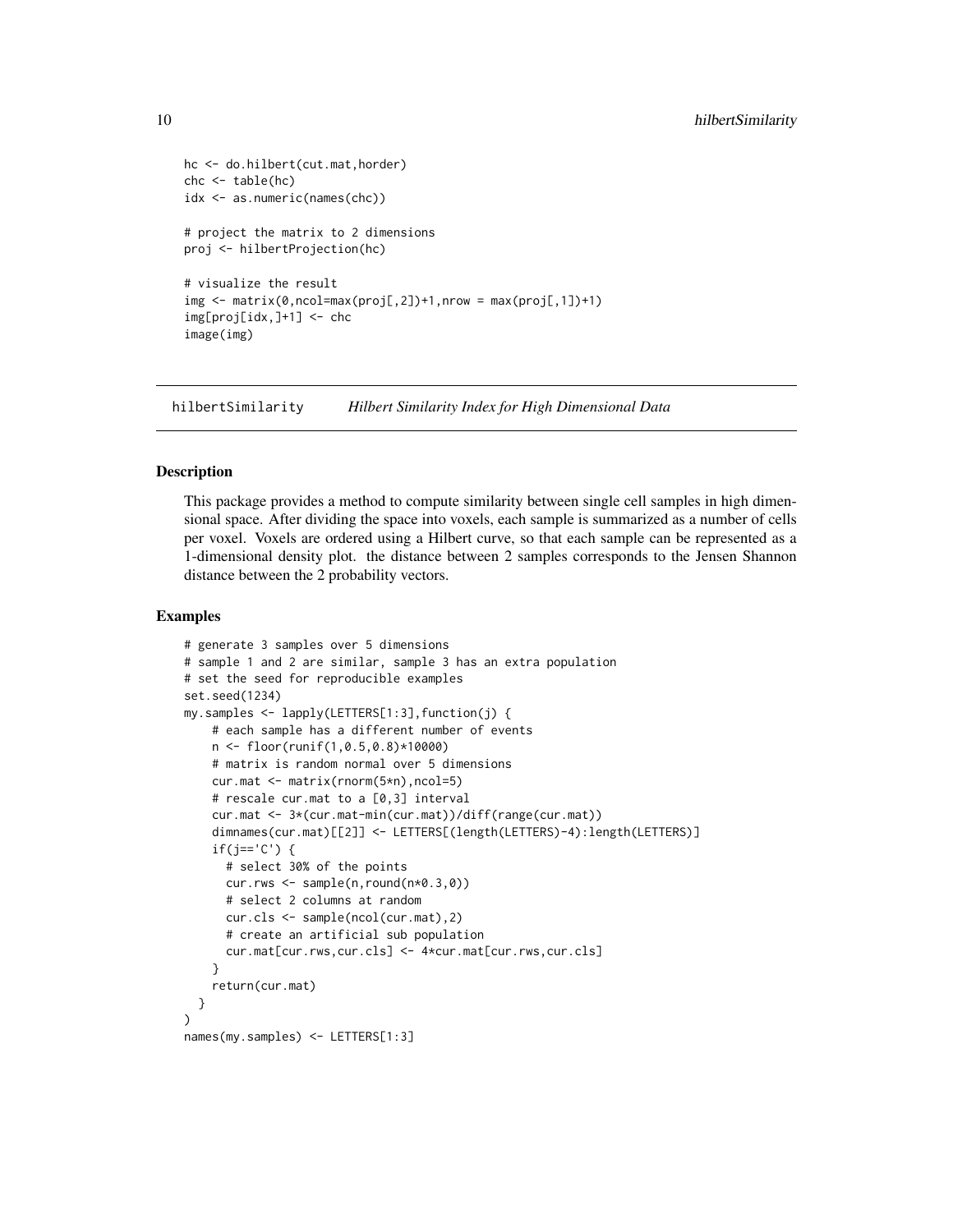```
# check the population size
lapply(my.samples,nrow)
# assemble a sample matrix
my.samples.mat <- do.call('rbind',my.samples)
my.samples.id <- lapply(names(my.samples),
                        function(cur.spl) rep(cur.spl,nrow(my.samples[[cur.spl]])))
my.samples.id <- unlist(my.samples.id)
# Estimate the maximum required Hilbert order
hilbert.order(my.samples.mat)
# Estimate the cut positions
my.cuts <- make.cut(my.samples.mat,n=5,count.lim=5)
# Visualize the cuts
show.cut(my.cuts)
# Cut the matrix & compute the hilbert index
my.samples.cut <- do.cut(my.samples.mat,my.cuts,type='combined')
system.time(my.samples.index <- do.hilbert(my.samples.cut,horder=4))
# Visualize samples as density plots
my.samples.dens <- density(my.samples.index)
my.samples.dens$y <- (my.samples.dens$y-min(my.samples.dens$y))/diff(range(my.samples.dens$y))
plot(my.samples.dens,col='grey3',lty=2)
ksink <- lapply(names(my.samples),function(cur.spl) {
    cat(cur.spl,'\n')
    cur.dens <- density(my.samples.index[my.samples.id==cur.spl],
                        bw=my.samples.dens$bw)
    cur.dens$y <- (cur.dens$y-min(cur.dens$y))/diff(range(cur.dens$y))
    lines(cur.dens$x,
         cur.dens$y,
          col=match(cur.spl,names(my.samples))+1)
 }
\lambdalegend('topright',
       legend=names(my.samples),
       co=seq(length(my.samples))+1,
       pch=16,
       bty='n' )
# assemble a contingency table
my.samples.table <- table(my.samples.index,my.samples.id)
dim(my.samples.table)
heatmap(log10(my.samples.table+0.00001),
        col=colorRampPalette(c('white',blues9))(24),
        Rowv=NA, Colv=NA,
        scale='none')
```
# compute the Jensen-Shannon distance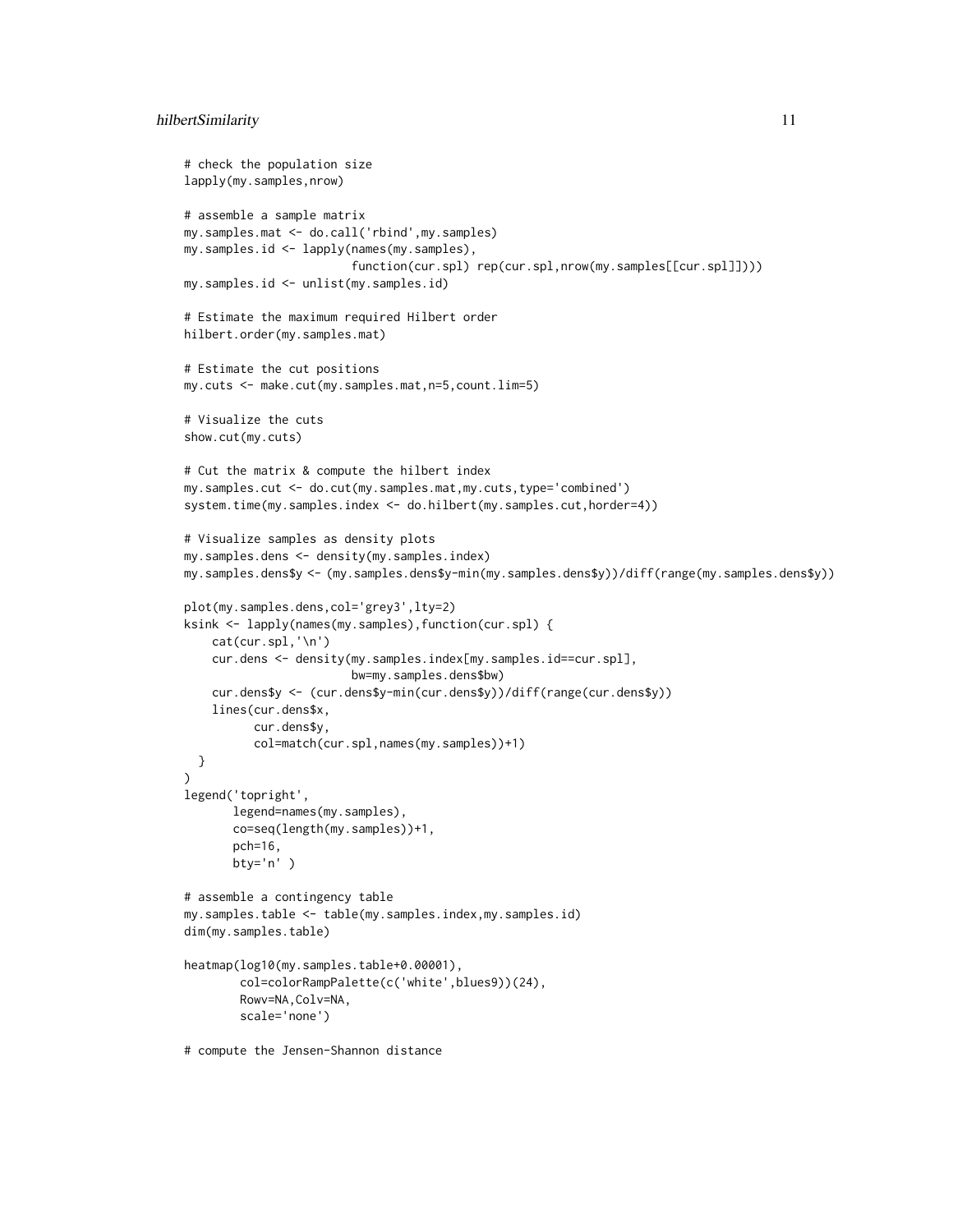```
my.samples.dist <- js.dist(t(my.samples.table))
my.samples.clust <- hclust(my.samples.dist)
plot(my.samples.clust)
```
js.dist *Compute the Jensen-Shannon Distance between 2 sets of Hilbert Index*

#### **Description**

The [Jensen-Shannon distance](https://en.wikipedia.org/wiki/Jensen-Shannon_divergence) is a method to measure the distance between discrete probability distributions. To measure the distance between 2 high-dimensional datasets, we cut the space into sub-cubes, then count the number of events per cube. The resulting probability distributions can be compared using the Jensen-Shannon distance.

#### Usage

 $js.dist(mat, pc = 1e-04)$ 

#### **Arguments**

| mat | a matrix of counts, where rows correspond to samples and columns to Hilbert<br>index |
|-----|--------------------------------------------------------------------------------------|
| DC. | a pseudo-count that is added to all samples to avoid divide-by-zero errors           |

#### Value

a S3 distance object

#### Author(s)

Yann Abraham

```
# generate 3 samples over 5 dimensions
# sample 1 and 2 are similar, sample 3 has an extra population
# set the seed for reproducible examples
set.seed(1234)
my.samples <- lapply(LETTERS[1:3],function(j) {
   # each sample has a different number of events
   n <- floor(runif(1,0.5,0.8)*10000)
   # matrix is random normal over 5 dimensions
   cur.mat <- matrix(rnorm(5*n),ncol=5)
    # rescale cur.mat to a [0,3] interval
   cur.mat <- 3*(cur.mat-min(cur.mat))/diff(range(cur.mat))
    dimnames(cur.mat)[[2]] <- LETTERS[(length(LETTERS)-4):length(LETTERS)]
    if(j=='C') {
     # select 30% of the points
```
<span id="page-11-0"></span>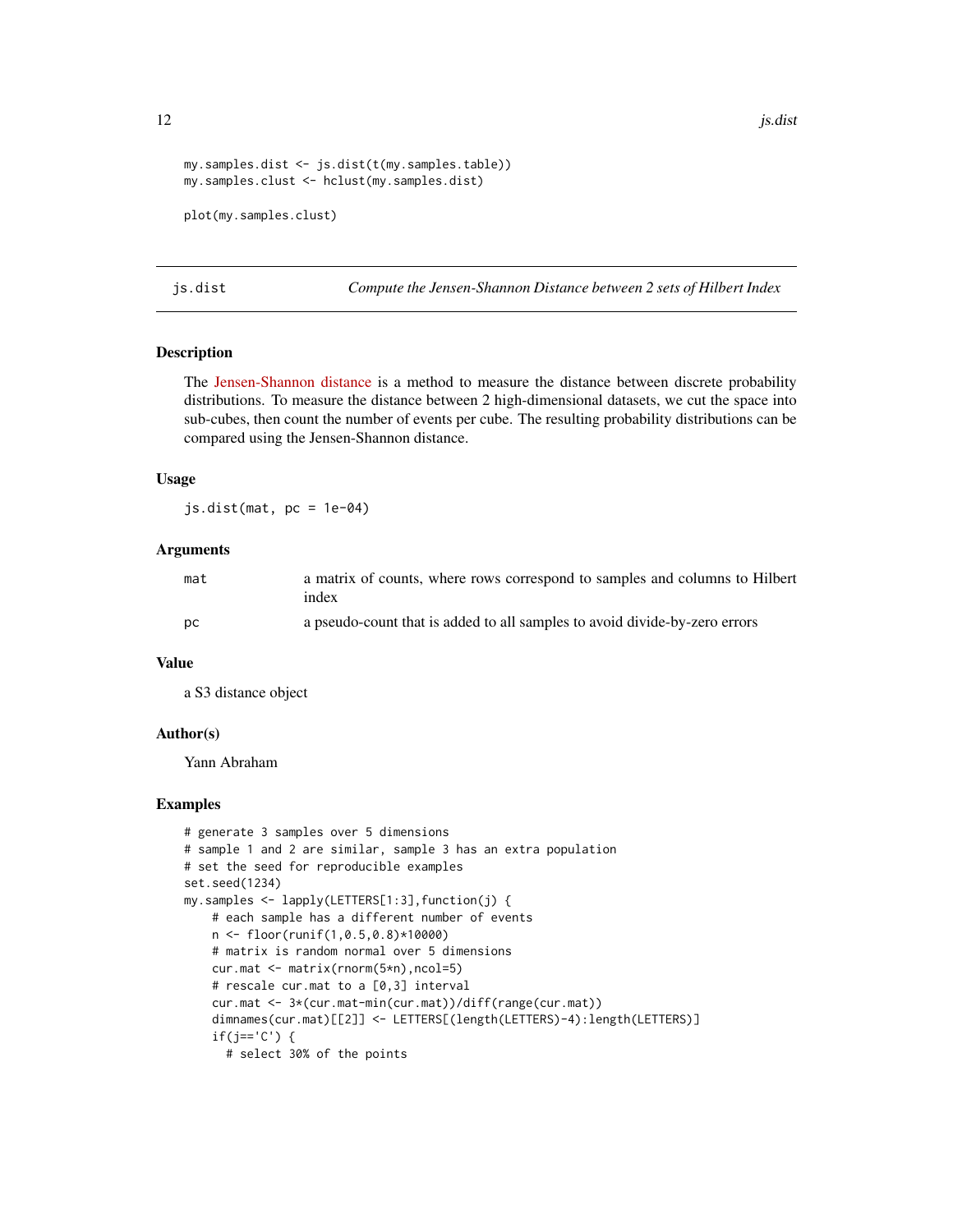```
cur.rws <- sample(n,round(n*0.3,0))
      # select 2 columns at random
      cur.cls <- sample(ncol(cur.mat),2)
      # create an artificial sub population
      cur.mat[cur.rws,cur.cls] <- 4*cur.mat[cur.rws,cur.cls]
   }
   return(cur.mat)
 }
\lambdanames(my.samples) <- LETTERS[1:3]
# check the population size
lapply(my.samples,nrow)
# assemble a sample matrix
my.samples.mat <- do.call('rbind',my.samples)
my.samples.id <- lapply(names(my.samples),
                        function(cur.spl) rep(cur.spl,nrow(my.samples[[cur.spl]])))
my.samples.id <- unlist(my.samples.id)
# Estimate the maximum required Hilbert order
hilbert.order(my.samples.mat)
# Estimate the cut positions
my.cuts <- make.cut(my.samples.mat,n=5,count.lim=5)
# Visualize the cuts
show.cut(my.cuts)
# Cut the matrix & compute the hilbert index
my.samples.cut <- do.cut(my.samples.mat,my.cuts,type='combined')
system.time(my.samples.index <- do.hilbert(my.samples.cut,horder=4))
# Visualize samples as density plots
my.samples.dens <- density(my.samples.index)
my.samples.dens$y <- (my.samples.dens$y-min(my.samples.dens$y))/diff(range(my.samples.dens$y))
plot(my.samples.dens,col='grey3',lty=2)
ksink <- lapply(names(my.samples),function(cur.spl) {
    cat(cur.spl,'\n')
    cur.dens <- density(my.samples.index[my.samples.id==cur.spl],
                        bw=my.samples.dens$bw)
    cur.dens$y <- (cur.dens$y-min(cur.dens$y))/diff(range(cur.dens$y))
    lines(cur.dens$x,
          cur.dens$y,
          col=match(cur.spl,names(my.samples))+1)
 }
\mathcal{L}legend('topright',
       legend=names(my.samples),
       co=seq(length(my.samples))+1,
       pch=16,
       bty='n' )
```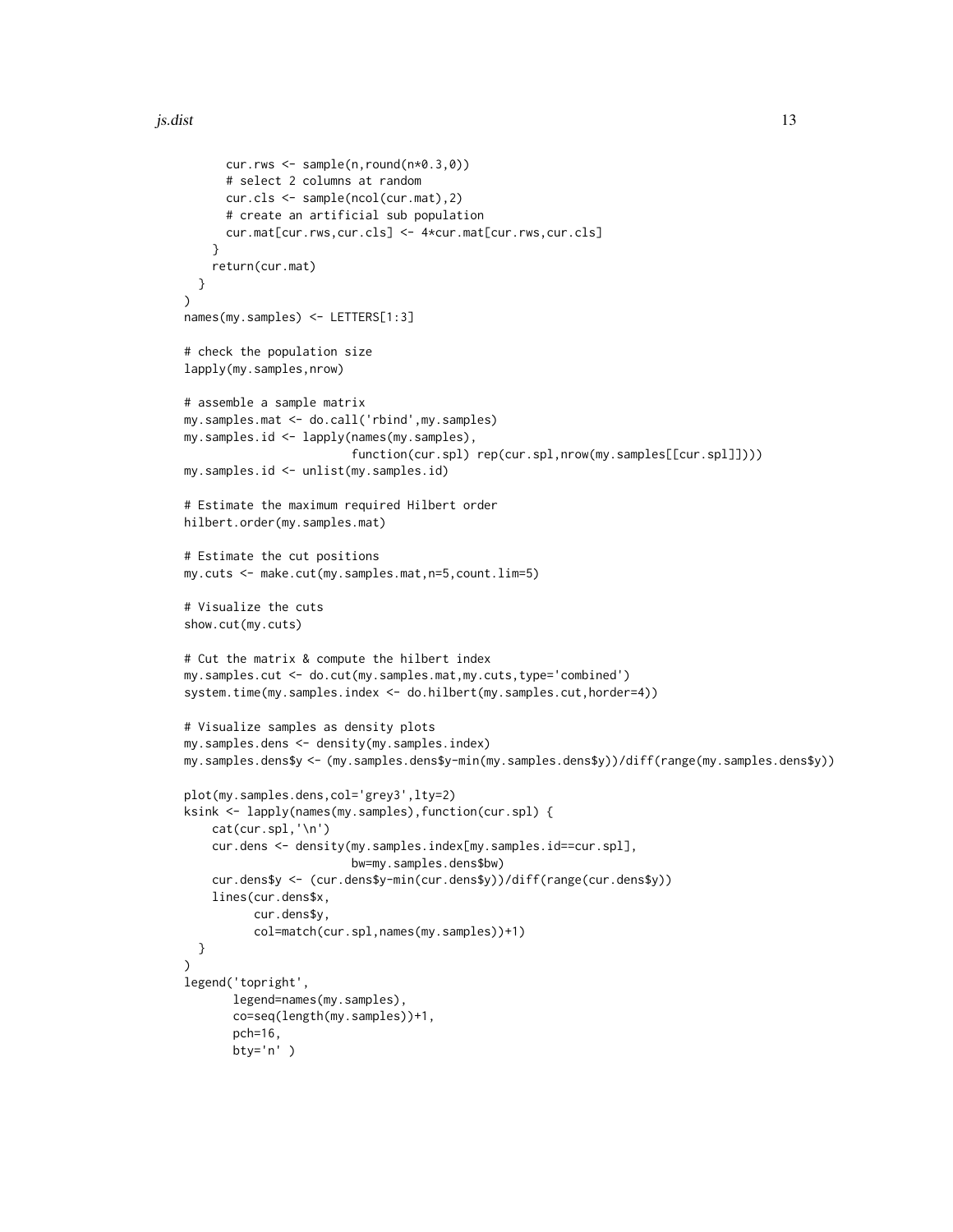```
# assemble a contingency table
my.samples.table <- table(my.samples.index,my.samples.id)
dim(my.samples.table)
heatmap(log10(my.samples.table+0.00001),
        col=colorRampPalette(c('white',blues9))(24),
        Rowv=NA, Colv=NA,
        scale='none')
# compute the Jensen-Shannon distance
my.samples.dist <- js.dist(t(my.samples.table))
my.samples.clust <- hclust(my.samples.dist)
```

```
plot(my.samples.clust)
```
<span id="page-13-1"></span>localMaxima *Find Local Maxima in a vector*

#### Description

Given a density object, find the position of local maxima (inflection points)

#### Usage

localMaxima(x)

#### Arguments

x a vector of density values, as generated through a call to [density](#page-0-0)

#### Value

a vector of index corresponding to local maxima

#### Author(s)

Tommy <http://stackoverflow.com/questions/6836409/finding-local-maxima-and-minima>

```
x <- c(rnorm(100),rnorm(100,3))
dx <- density(x)
plot(dx)
abline(v=dx$x[localMaxima(dx$y)],col=2,lty=2)
```
<span id="page-13-0"></span>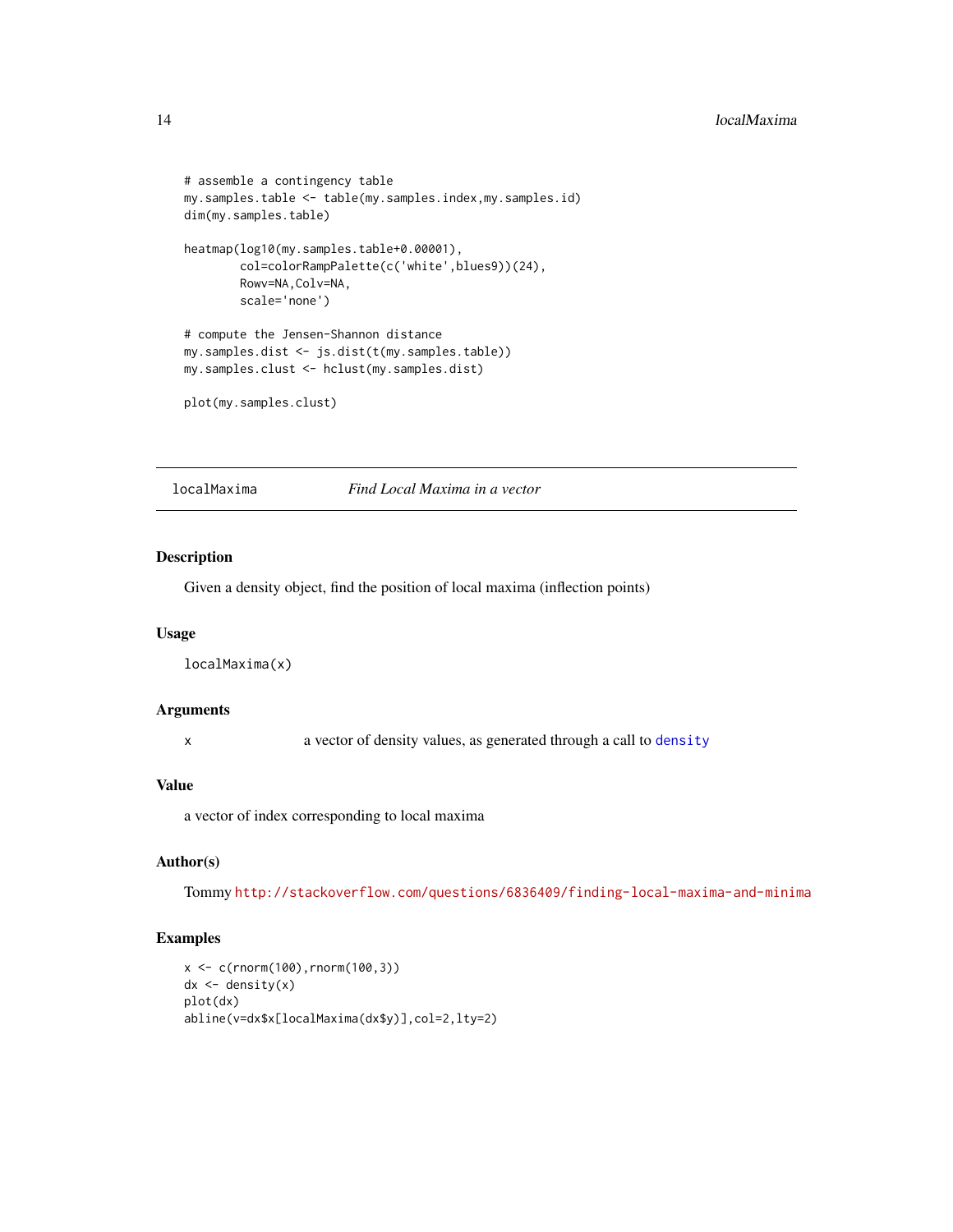<span id="page-14-2"></span><span id="page-14-0"></span>

Given a density object, find the position of local minima (inflection points)

#### Usage

localMinima(x)

#### Arguments

x a vector of density values, as generated through a call to [density](#page-0-0)

#### Value

a vector of index corresponding to local minima

#### Author(s)

Tommy <http://stackoverflow.com/questions/6836409/finding-local-maxima-and-minima>

#### Examples

x <- c(rnorm(100),rnorm(100,3))  $dx \leftarrow density(x)$ plot(dx) abline(v=dx\$x[localMinima(dx\$y)],col=2,lty=2)

<span id="page-14-1"></span>make.cut *Generate Cutting Points for a Multidimensional Matrix*

#### Description

For a given column cur.ch that belongs to a matrix, and a given number of cuts n, compute n-1 bins using either fixed of combined limits

#### Usage

make.cut(mat,  $n = 5$ , count.lim = 40)

#### Arguments

| mat       | the matrix to cut                                                     |
|-----------|-----------------------------------------------------------------------|
| n         | the number of cuts to generate (defaults to 5)                        |
| count.lim | the minimum number of counts to consider for density (defaults to 40) |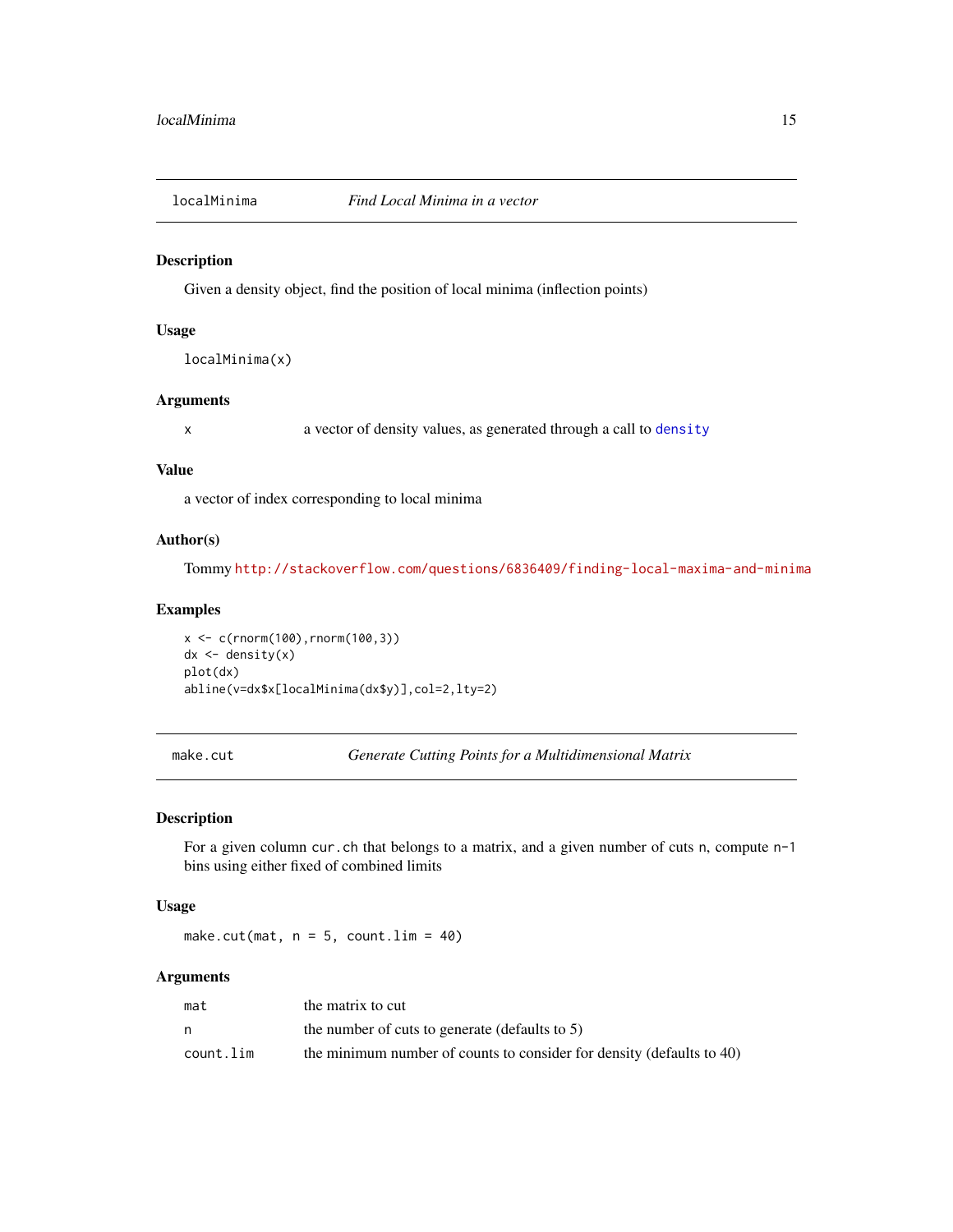#### <span id="page-15-0"></span>Details

the fixed limits correspond to 5 equally spaced values over the range of the column. the combined limits take the local minima and maxima determined using the [localMinima](#page-14-2) and [localMaxima](#page-13-1) functions, to adjust the limits using the following algorithm:

- define d as half the distance between 2 fixed limits
- merge local minima and local maxima that are closer than d
- if any fixed limit is closer to a local minima than d, move the fixed limit to the local minima; move the limits that are not been moved yet, and that are before and after the moved limit so that they are evenly spread; repeat until no fixed limit can be moved
- if some limits have been moved to a local minima, **remove** limits that are closer than d to a local maxima; move the limits that are not been moved yet, and that are before and after the deleted limit so that they are evenly spread; repeat until no fixed limit can be moved
- if no limits has been moved to a local minima, move limits that are closer than d to a local maxima; move the limits that are not been moved yet, and that are before and after the moved limit so that they are evenly spread; repeat until no fixed limit can be moved

The function returns a list of lists, one for each column in mat, consisting of

- cur.dens the density used to describe the data
- cur.hist the histogram used to describe the data
- fixed the fixed, evenly spaced cuts
- minima the local minima detected in the data
- maxima the local maxima detected in the data
- combined the cuts defined using a combination of fixed positions, local minima and local maxima

#### Value

a list of of cuts for each column in mat, see *details*

#### Author(s)

Yann Abraham

```
# generate a random 3D matrix with 2 peaks
mat <- rbind(matrix(rnorm(300),ncol=3),
            matrix(rnorm(300,5,1),ncol=3))
dimnames(mat)[[2]] <- LETTERS[1:3]
# estimate the Hilbert order
hilbert.order(mat)
# generate 2 bins with a minimum bin size of 5
cuts <- make.cut(mat,n=3,count.lim=5)
show.cut(cuts)
# Generate the cuts
cut.mat <- do.cut(mat,cuts,type='fixed')
head(cut.mat)
```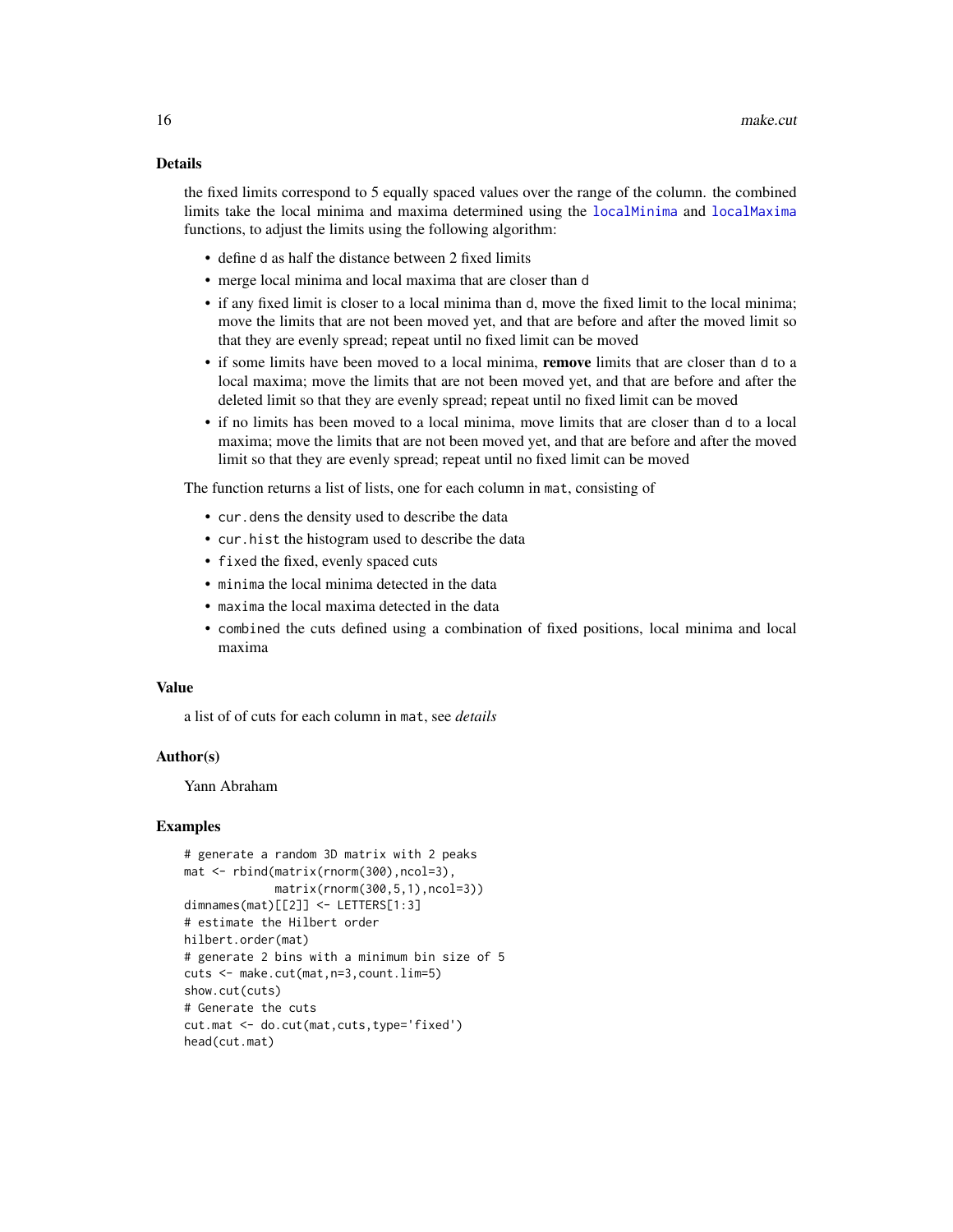<span id="page-16-0"></span>

Visualize the cuts in relation with the distribution of the data for each dimension in the original matrix

#### Usage

show.cut(cuts, type =  $"all", local = FALSE)$ 

#### **Arguments**

| cuts  | the output of the make.cut.                                                                                      |
|-------|------------------------------------------------------------------------------------------------------------------|
| type  | which cuts to show. This must be one of "all", "fixed" or "combined". Any<br>unambiguous substring can be given. |
| local | defaults to FALSE; if TRUE, shows the local minima and maxima as a rug plot.                                     |

#### Details

"fixed" will show n equally spaced cuts (see [make.cut](#page-14-1) for the definition of n). "combined" will show the cuts after adjustment for local minima and maxima. "all" will show both. Setting local to TRUE will enable the visualization of local minima and maxima detected by the algorithm in each dimension.

#### Value

the function returns an invisible 'NULL'.

#### Author(s)

Yann Abraham

```
# generate a random 3D matrix with 2 peaks
mat <- rbind(matrix(rnorm(300),ncol=3),
             matrix(rnorm(300,5,1),ncol=3))
dimnames(mat)[[2]] <- LETTERS[1:3]
# estimate the Hilbert order
hilbert.order(mat)
# generate 2 bins with a minimum bin size of 5
cuts <- make.cut(mat,n=3,count.lim=5)
show.cut(cuts)
# Generate the cuts
cut.mat <- do.cut(mat,cuts,type='fixed')
head(cut.mat)
```